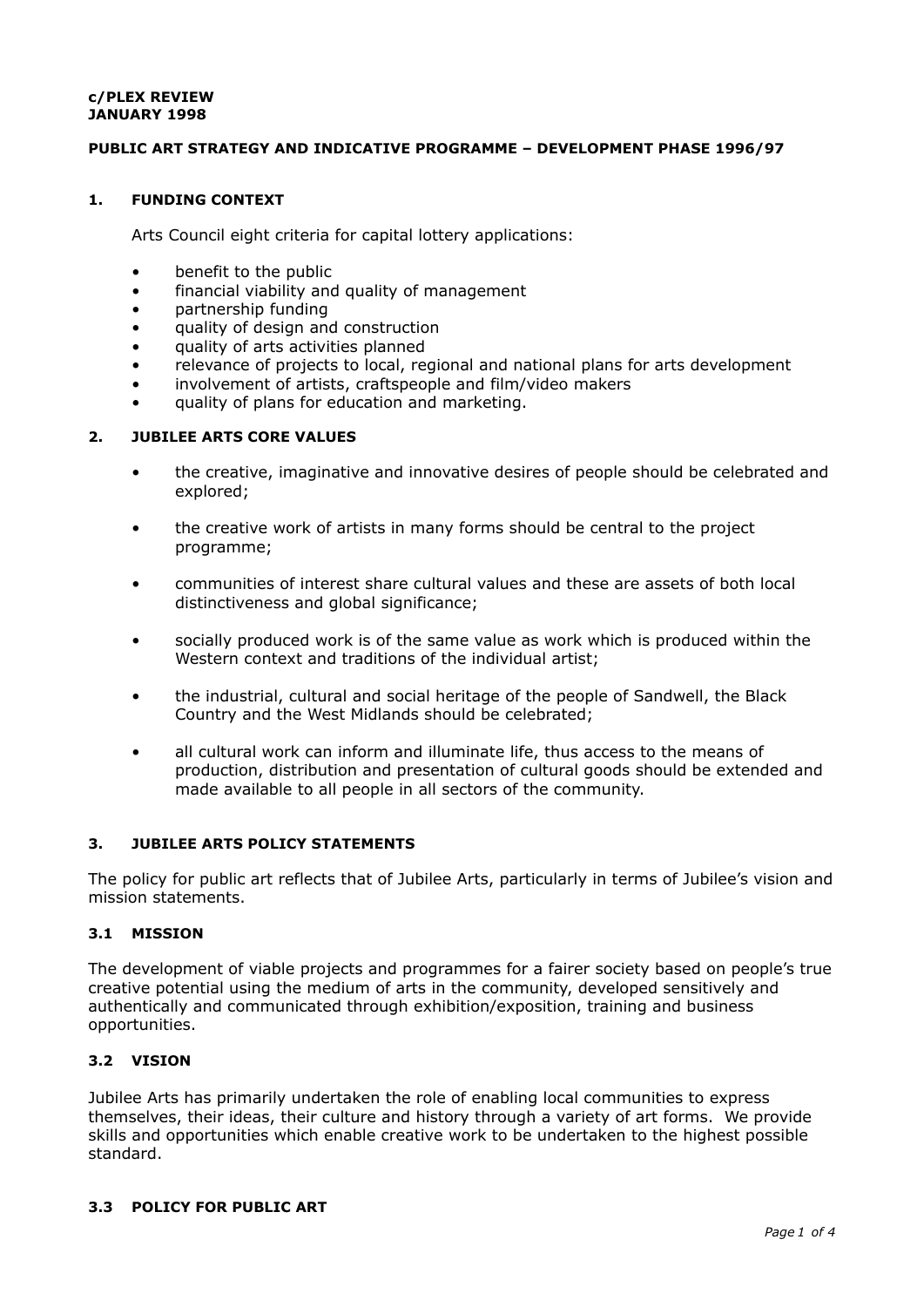Similarly, the policy for public art and artist involvement should reflect the main aims of Jubilee Arts, particularly:

- to restore dignity to local people who have become marginalised in society through poverty, illness, cultural origin, old age, unemployment, etc.; and to empower them to help themselves.
- to become firmly established as a creative centre of prime importance in the West Midlands.

## **4. c/PLEX PUBLIC ART PROGRAMME**

### **4.1 CONTEXT**

- arts content of c/PLEX
- Arts Lottery Criteria, particularly:
	- benefit to the public
	- quality of design and construction
	- quality of arts activities planned
	- relevance of projects to local, regional and national plans for arts development
	- involvement of artists, craftspeople and film/video makers
	- quality of plans for education and marketing.
- WMA Capital Arts Strategy
	- infrastructure and provision
- WMA Policy development
	- public art
	- architecture

#### **4.2 KEY FACTORS**

- arts infrastructure
- innovative practice
- involvement of others
- art and architecture

### **4.3 COMPONENTS (RSS SCHEME)**

#### **Tactics to compensate for the architecture to mediate with the architecture to be neighbourly with the architecture**

- New Build
	- Creative Gallery
	- Public Square
	- other New Build
- **Tower** 
	- art and architecture (including West Midlands Regional Alliance for Art & Architecture)
	- community spaces (local)
	- public square choreography (sound, light, projection)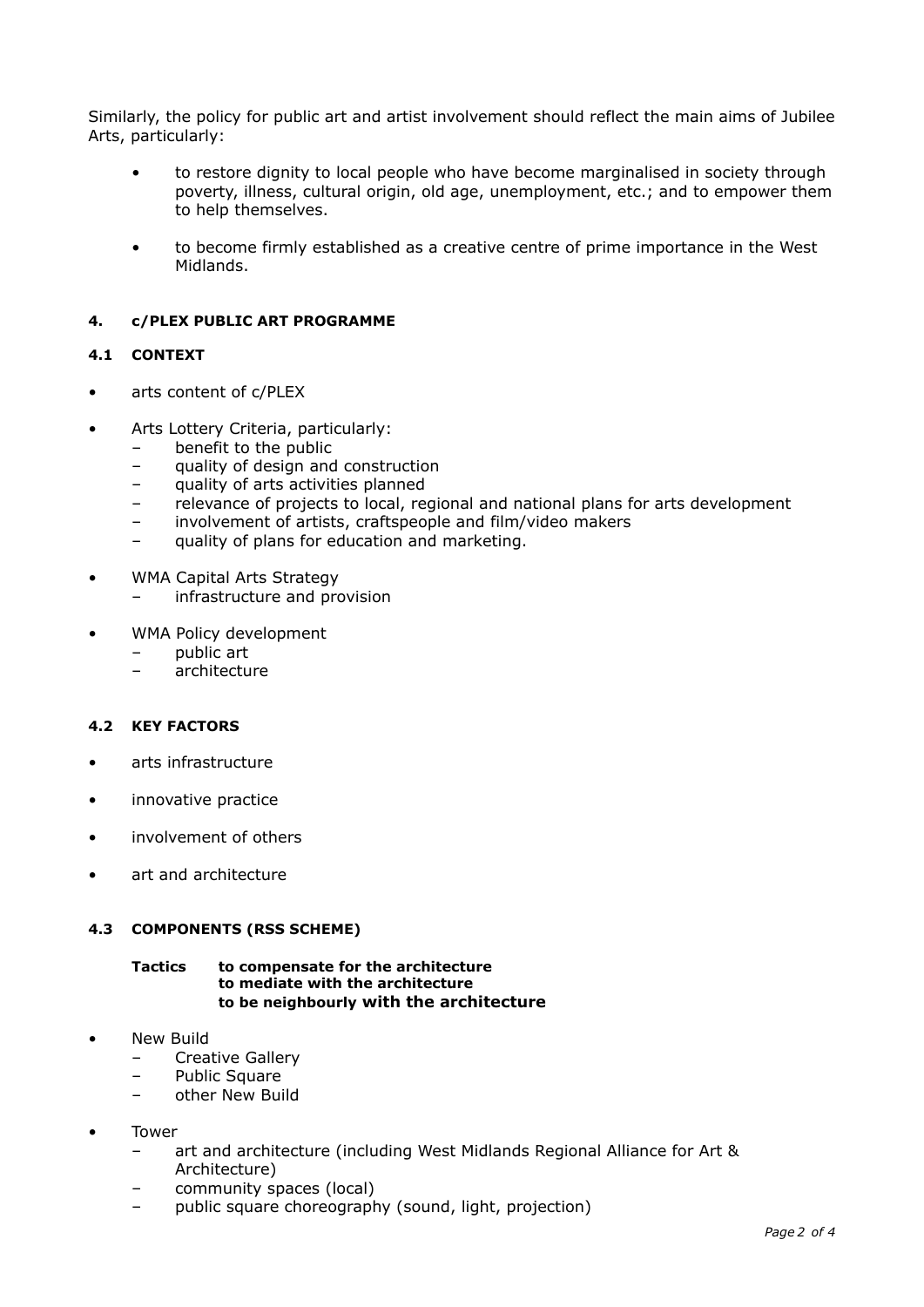- $4-C$ 
	- training (including MA programme at Wolverhampton University)
	- production (including local/Sandwell manufacturing base)
	- local/regional presentation (strategic)
	- distribution (including exhibition)
	- AIM (WMA policy on resource distribution to visual arts practice as from 1999)
- parallel projects
	- art partnerships (ie. Ikon Gallery)
	- communities (geographic and issue)
	- site (c/PLEX)

## **5. PUBLIC ART LINKS TO JUBILEE ARTS**

The c/PLEX Public Art Programme links to Jubilee Arts project work through the following shared activities.

- helping agencies
- telling communities' stories
- making statements
- using the arts to innovate
- developing and extending Black Country culture
- developing international links and exchanges
- training for cultural development
- supporting community partners.

## **5.1 PUBLIC ART SPACE FOR JUBILEE ARTS**

The c/PLEX Public Art Programme literally makes space for Jubilee Arts through:

- the celebration and exploration of the creative, imaginative and innovative desires of people as evidenced by:
	- 4–C Production, Training, Presentation, Distribution
	- the c/PLEX Public Art commissioning programme
	- the c/PLEX Public Square events.
- the centrality of the work of artists as evidenced by:
	- the consultation and commissioning processes
	- the creation of a c/PLEX Artist Database linked to public art
	- the c/PLEX Public Art commissioning programme
	- 4–C Production, Training, Presentation, Distribution
	- the Focus Gallery programme making, doing, seeing art work.
- the shared cultural values as assets of local distinctiveness and global significance as evidenced by:
	- the development of the Performance Triangle within the c/PLEX Public Square
	- the c/PLEX Public Art commissioning programme, particularly the Tower to Cultural Democracy